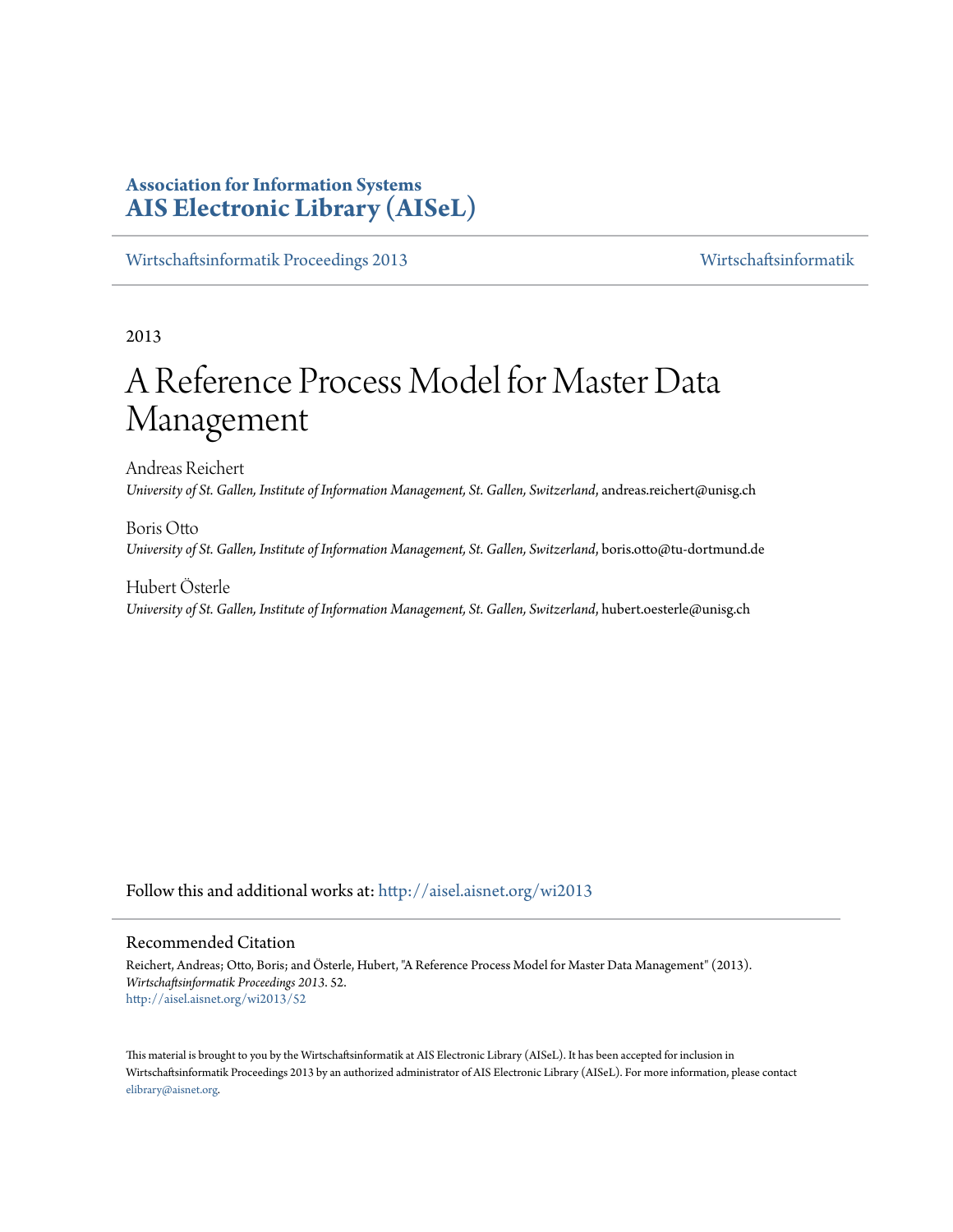## **A Reference Process Model for Master Data Management**

Andreas Reichert, Boris Otto, and Hubert Österle

University of St. Gallen, Institute of Information Management, St. Gallen, Switzerland {andreas.reichert,boris.otto,hubert.oesterle}@unisg.ch

**Abstract.** The management of master data (MDM) plays an important role for companies in responding to a number of business drivers such as regulatory compliance and efficient reporting. With the understanding of MDM's impact on the business drivers companies are today in the process of organizing MDM on corporate level. While managing master data is an organizational task that cannot be encountered by simply implementing a software system, business processes are necessary to meet the challenges efficiently. This paper describes the design process of a reference process model for MDM. The model design process spanned several iterations comprising multiple design and evaluation cycles, including the model's application in three participative case studies. Practitioners may use the reference model as an instrument for the analysis and design of MDM processes. From a scientific perspective, the reference model is a design artifact that represents an abstraction of processes in the field of MDM.

**Keywords:** Master Data Management, MDM, design science research, reference process model

## **1 Introduction**

#### **1.1 Motivation and Problem Statement**

Master data describes the essential business entities of a company, such as supplier, customer, and product data [1-3]. The management of master data plays an important role for companies in responding to a number of business drivers such as regulatory compliance, efficient reporting in the sense of a "single version of the truth" [4-6], and the demand for having a 360 degree view on the customer [7], [8]. Therefore, master data management (MDM) is an application-independent process for the description, ownership, and management of core business data entities [3], [9].

In the past, MDM initiatives were often technology-driven neglecting the organizational aspects of the topic. With the understanding of MDM's impact on the business drivers, many companies are today in the process of organizing MDM on a corporatewide level [10]. In doing so, they encounter open questions. If MDM is an application-independent process, which processes need to be defined or supported by MDM? When setting up an organization, which tasks (processes) should this organization cover?

11<sup>th</sup> International Conference on Wirtschaftsinformatik,

 $27<sup>th</sup>$  February – 01<sup>st</sup> March 2013, Leipzig, Germany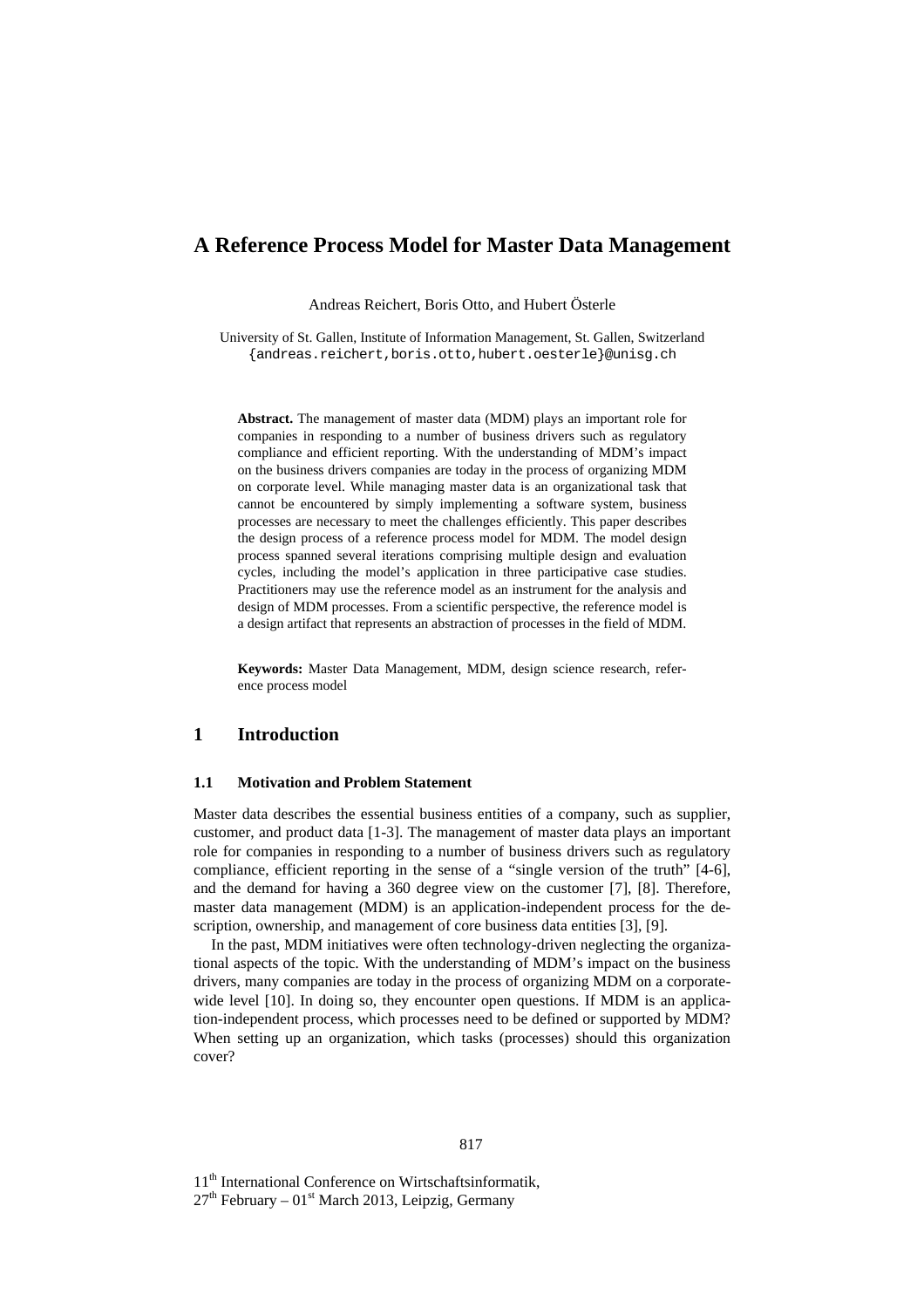Existing literature hardly delivers any answers to these questions. Existing reference models address these questions from different perspectives. Batini and Scannapieco [11] describe activities assuring high data quality from a data management perspective (methods defining data quality metrics and improvements). Otto et al. [12] define a reference model based on six design areas defining the functional requirements of data management software. DAMA [9] structures data management activities into ten layers (architecture management, security management, quality management, etc.) and groups these layers into four activities – planning, controlling, development and operations. Governance models [2] and [13] describe responsibilities of MDM from a role perspective and their organizational integration. All these reference models focus on specific topics in the area of data management (e.g. data quality, software functionality, related roles) without addressing data management from a process perspective. Process models or descriptions, however, related to MDM are missing. A question raised by a master data manager at Beiersdorf, a Germanybased global consumer products company, illustrates the motivation: "At present, we are evaluating the tasks [of the MDM organization] and the related staffing. We created a profile of the tasks and would be obliged if you could support us with some benchmarking. Could you potentially help us out with data on […] such MDM tasks in companies of similar size and in comparable industries?" [14].

#### **1.2 Research Question and Goal**

Against this background, the article puts up the following research question: How can the tasks and activities of managing master data be structured from a process perspective? To answer this question, the paper follows the principles of Design Science Research (DSR) [15] and [16] in order to design and evaluate a reference process model for MDM. In general, a reference model is an information model that can be used in various contexts [17], [18]. For a specific class of companies, a reference model claims to be generally applicable and to serve as a predefined pattern to cope with practical problems [19], [20]. From an epistemological perspective, the reference process model for MDM is an artifact and, thus, the result of design oriented research [21], [22]. DSR aims at designing artifacts according to scientific principles in order to be able to solve practical problems [13], [21].

## **2 Theoretical Background**

#### **2.1 Master Data Management**

Master data specifies the essential business entities a company's business activities are based on. Such entities are, for example, customers, suppliers, products, or employees [3]. Basically, master data can be differentiated by three concepts: master data class, master data attribute, and master data object [2]. A master data object represents an instance of a master data class (e.g. product master data) as concrete business object (a product manufactured in a certain plant at a certain point in time), and it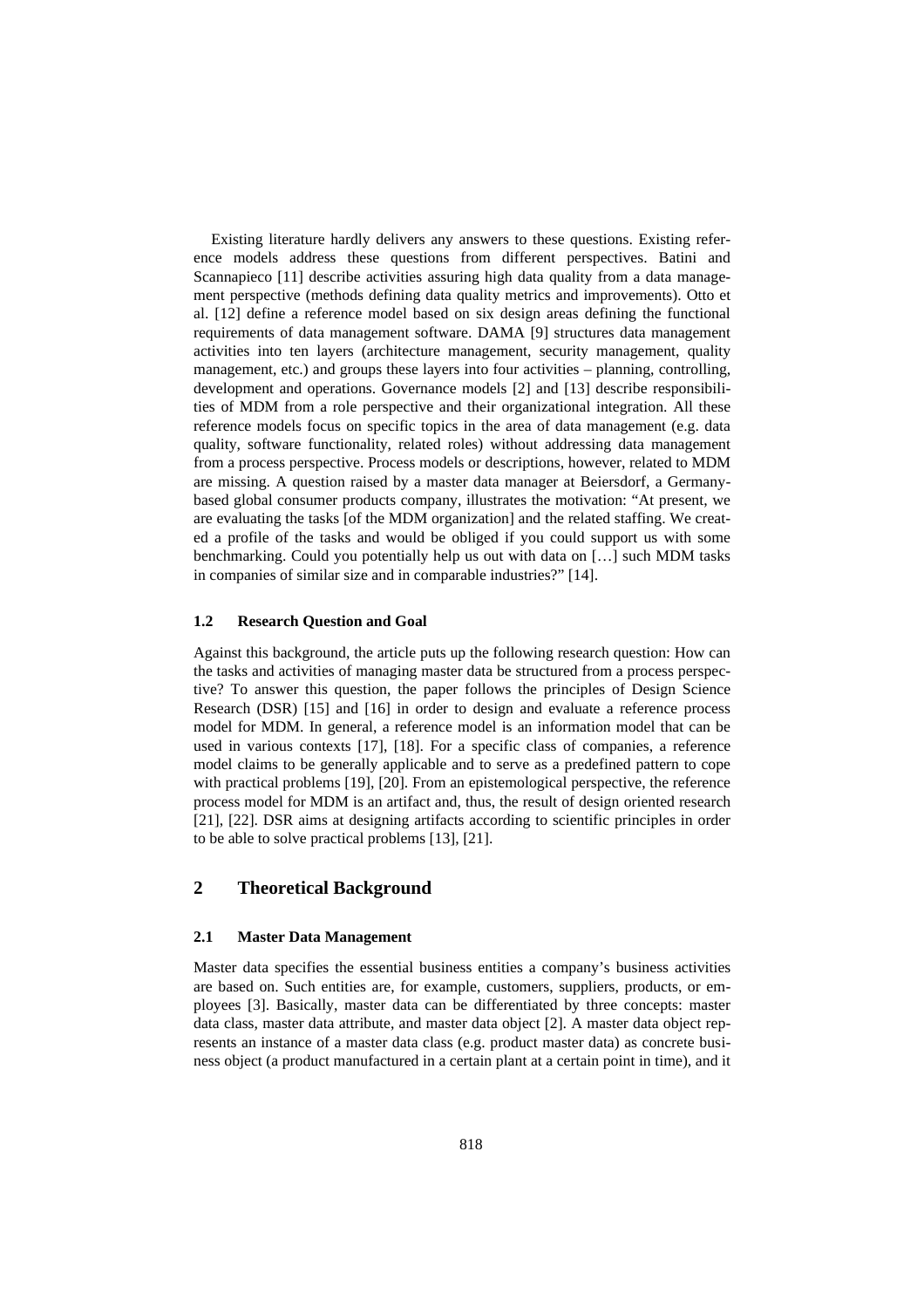specifies selected characteristics of this business object (color, features, price) by means of attributes. Master data management comprises all activities for creating, modifying or deleting a master data class, a master data attribute, or a master data object [3], e.g. the modeling, provision, quality management, maintenance, and archiving of master data. All these activities aim at providing master data of good quality (e.g. master data that is complete, accurate, timely, and well-structured) for being used in business processes [2], [23].

## **2.2 Data Governance**

A standard definition of the term "Data Governance" can be found neither in the research community nor in the practitioners' community dealing with information systems. However, proposals to define the term have in common that data governance refers to the allocation of decision-making rights and related duties in the management of data in enterprises. According to Weber et al. [24], data governance specifies a structural framework for decision-making rights and responsibilities regarding the use of data in an enterprise. Khatri and Brown [25] see data governance referring to the assignment of decision-making rights with regard to an enterprise's "data assets". According to ISO [26], governance is defined as "the system by which organizations are directed and controlled". It includes the strategy and policies within an organization which affects the management of master data.

#### **2.3 Business Process Management (BPM)**

BPM is a process oriented management method defined as ...supporting business processes using methods, techniques, and software to design, enact, control and analyze operational processes involving humans, organizations, applications, documents, and other sources of information" [27]. According to Rosemann and vom Brocke [28], each business processes is characterized by the generic BPM life cycle, namely process design and modeling, process enactment, process control and measurement, and process improvement and innovation. Process design and modeling is an approach for identifying, representing, implementing, and analyzing business processes in BPM [29]. This directly relates to the data production process [30] describing the entire life cycle of a master data object from a process perspective. According to Lynne Markus and Johnson [31] business process governance is required for the success of business processes and hence, business success. Governance refers to the direction, coordination, and control of organizations. The challenge in setting up governance for business processes is to design a cost-effective structure in which the reference process model for MDM acts as enabler for setting up this governance structure.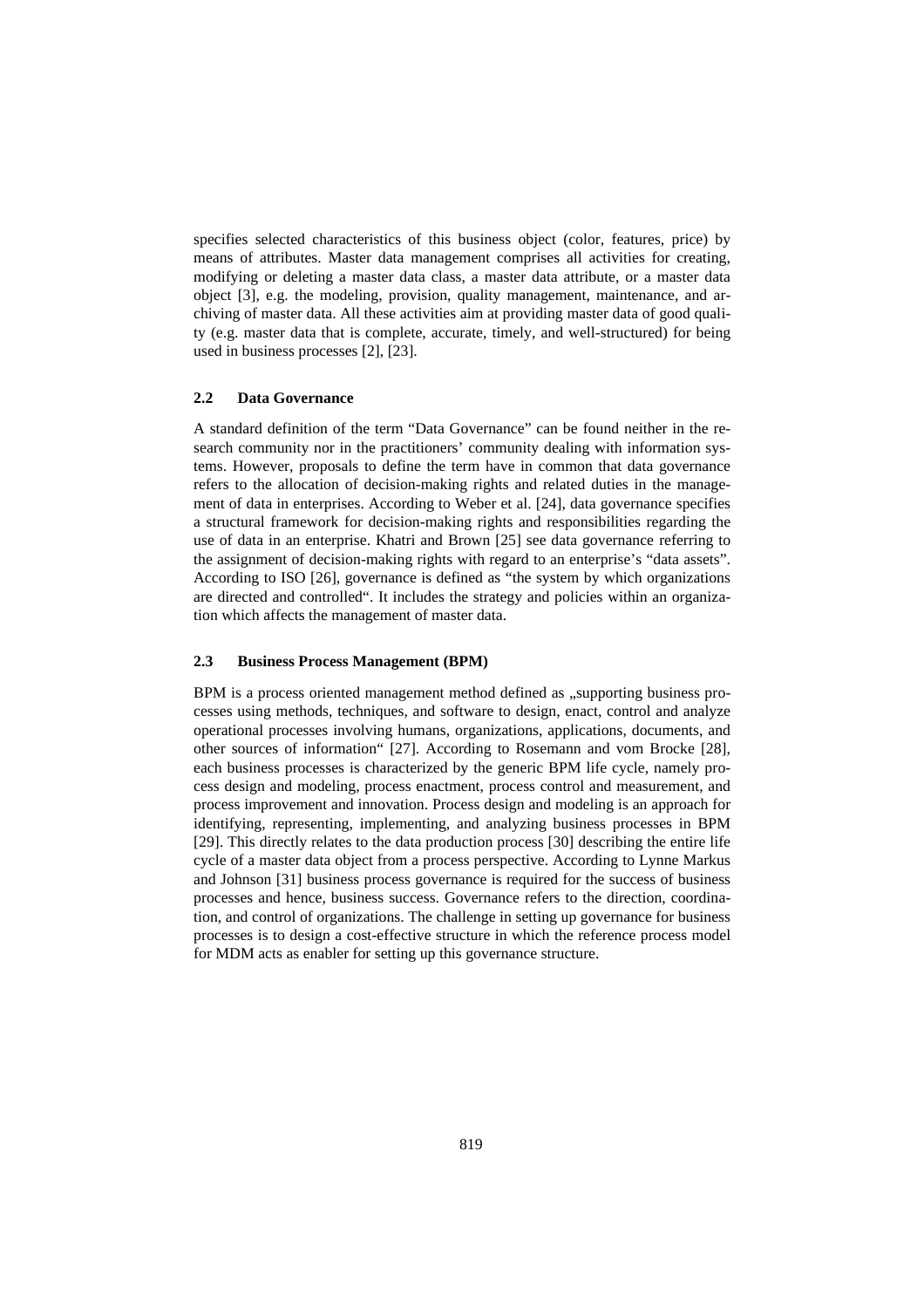## **3 Research Approach**

#### **3.1 Research Context**

The need for doing research on the topic was neither announced in advance, nor did it result from reported shortcomings of an existing artifact. The research context is formed by a collaborative research project "Corporate Data Quality" at the University of St. Gallen. Since 2006, researchers, together with a number of partner companies, have been developing design artifacts in the field of data governance and master data quality management. The design process follows the principles of the Design Science Research Methodology (DSRM) [16], suggesting a sequential design process comprising iterations of design and evaluation cycles [15], [32].

#### **3.2 Research Process**

As proposed by the DSRM process model, the design of the reference model was carried out in six steps.

The first step, which was carried out between January and December 2009, aimed at identifying the problem and motivating the research. As outlined, the research described in this paper was mainly motivated by the identification of a number of challenges in the practitioners' community. Practitioners continuously articulated the demand for support with regard to the challenges mentioned above.

The second step in the research process was about the definition of the objectives of the solution. The objectives of the research resulted from the identification of the practical challenges mentioned above and the realization that the existing knowledge base was not able to deliver appropriate responses to these challenges. The proposed solution was confirmed within a focus group interview (group A). The focus groups were used for definition, design, demonstration, and evaluation purposes.

The third step comprised the design activities which followed the general principles of reference modeling [18], [20], [33]. The design process was carried out in three iterations. The first version of the reference model was built on the basis of an integrated state of the art analysis including literature review. The second and third iteration were based on the results from focus group discussions (focus groups B and C). In total, 40 persons participated in the focus groups representing user companies.

The fourth step of the design process aimed at demonstrating the applicability of the reference model. Therefore, three participative case studies for demonstration purpose were used. Furthermore, the reference process model was applied in a ''real life'' context during the participative case studies [34]. The case studies were carried out between January 2010 and November 2011.

In the fifth step the reference model was evaluated. Activities included:

- Focus group evaluation in November 2011 (focus group C)
- Multi-perspective evaluation according to the guidelines proposed by Frank [18]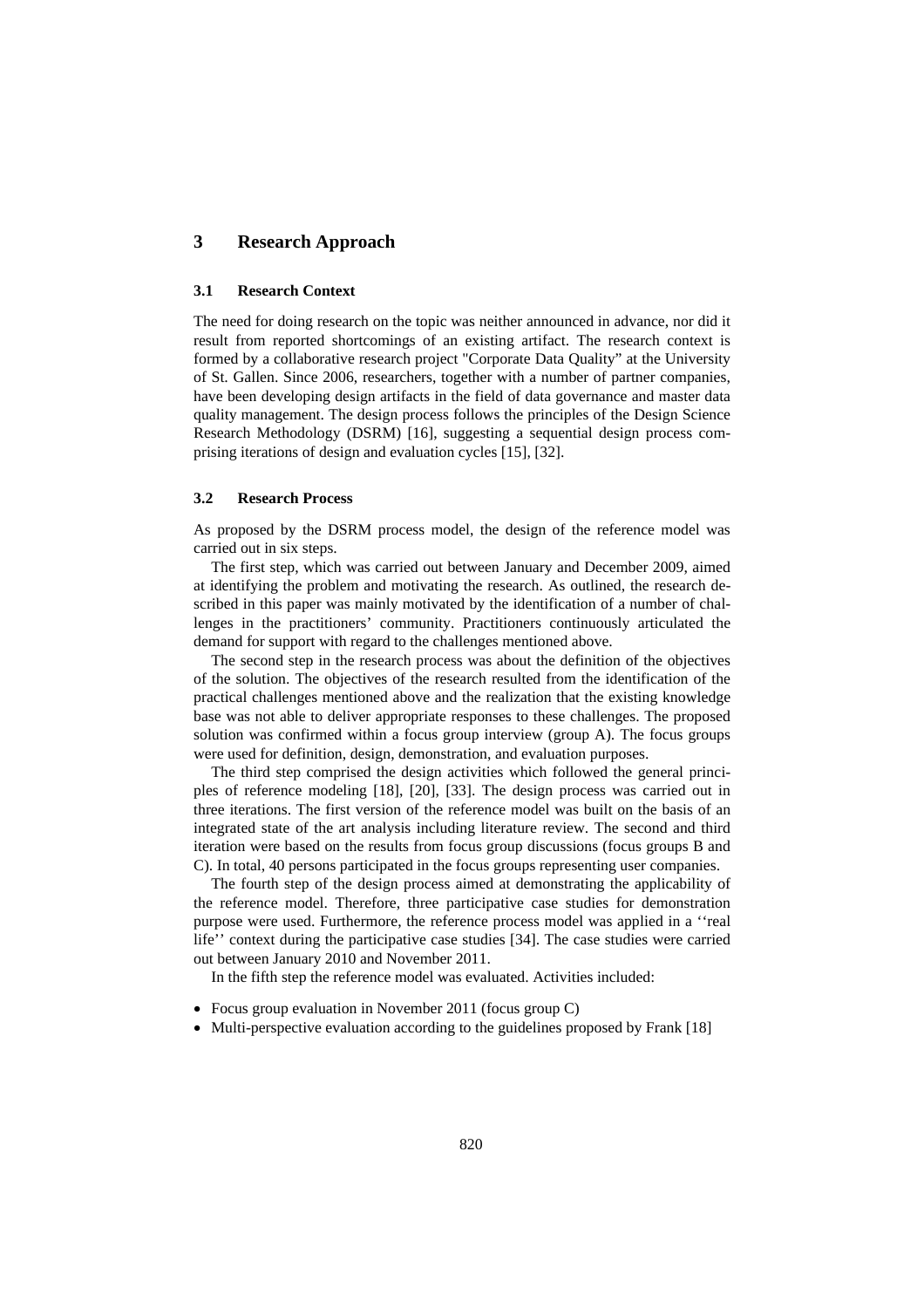The sixth step includes communication activities. Both Hevner et al. [15] and Peffers et al. [16] stipulate that DSR results must be disseminated both in the practitioners' and the scientific community. While the former will be addressed by presen-tations at practitioners' conferences, the paper at hand aims at making the research available for the scientific body of knowledge. First, it describes the reference process model itself so that it can be used, extended, and evaluated by future research. Se-cond, the paper outlines the research process to make it verifiable and repeatable for other researchers. Figure 1 summarizes the six steps of the research process.



**Fig. 1.** Research Process Overview

## **4 Reference Model Design**

#### **4.1 Design Foundations**

The design of the reference process model for MDM follows the ARIS conventions for the process architecture [35], according to which processes should be hierarchically structured. The reference model presented in this paper consists of a 3-level structure (process area, main process, and process). Main processes of the reference model for MDM are grouped in process areas. A process area consists of one or more main processes, whereas each process is assigned to only one process area. Main processes themselves consist of processes. The reference process model for MDM groups processes in main processes based on their purpose-oriented and task-oriented relationships. The visual representation of the reference process model follows the principles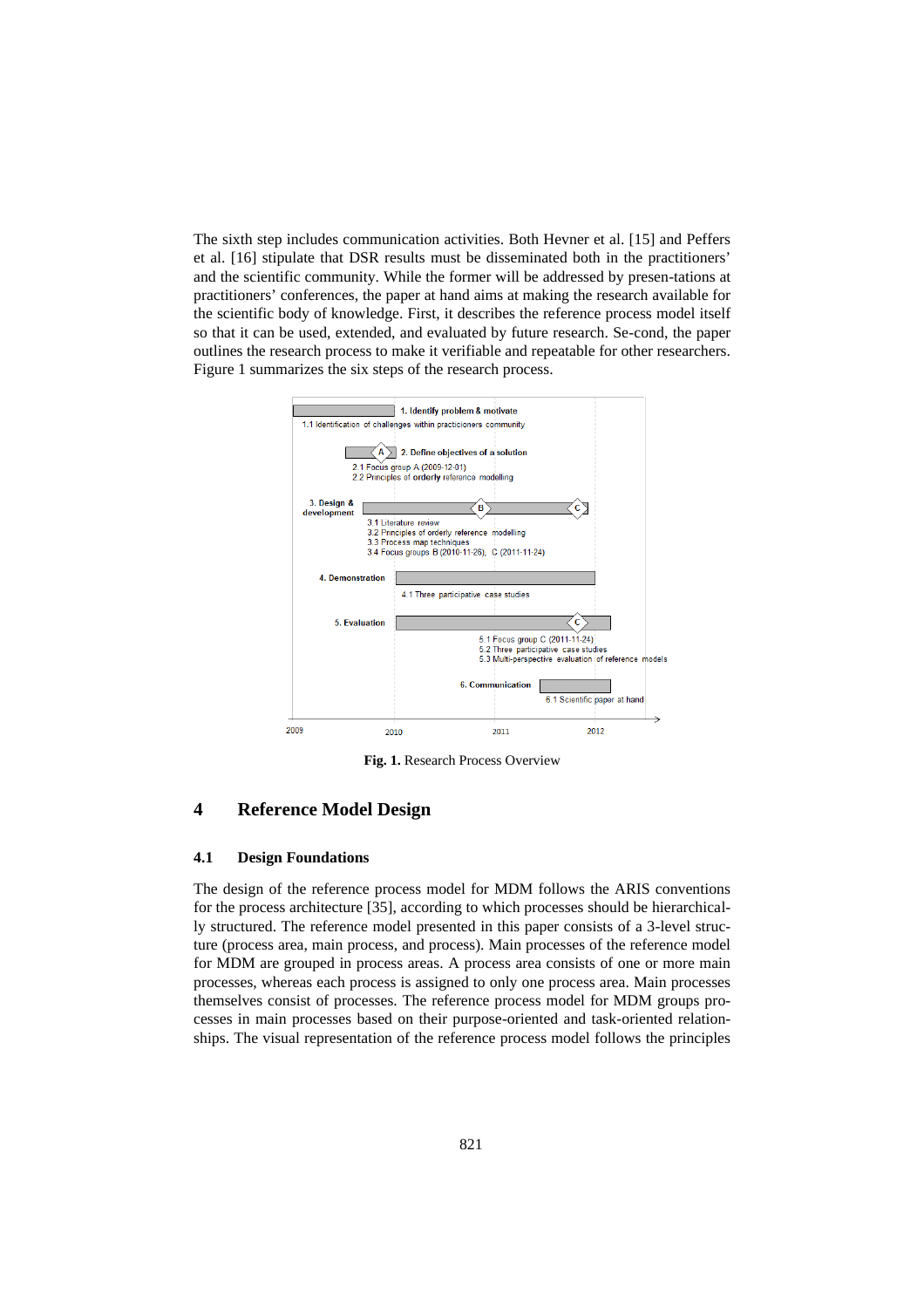of process maps, which in general aim at identifying and representing similar processes, sub-processes and functions [36] in a tabular format.

#### **4.2 Model Overview**

The value chain, one possible representation of business processes, describes a chain of activities for a company in a structured manner [37]. These activities create value, consume resources, and are linked by processes. The model differentiates valueadding and support-activities. The former represent core processes having direct impact on customer value, the latter support the core processes. Österle [38] structures processes into business-, support-, and management processes. Business processes create value for process customers. Support processes enable business processes by creating the framework for execution whereas management processes coordinate the value generation by means of target systems. Based on the analysis of 38 MDM departments by Otto and Reichert [14] and the structures of Porter [37] and Österle [38] the reference process model will be structured into three process areas: strategic, governance, and operational process area. The ARIS conventions [35] as well as the models mentioned above support the reference model from a structural perspective, proposing the three layer structure [37], [38]. The analysis of Otto and Reichert [14] supports the reference model from a content perspective. The analysis gave indications about best practices in terms of activities or processes already performed by master data organizations. This information was reflected within the design process and the focus group discussions being a basic input. In total, the reference process model is defined by 38 processes (three digit boxes 1.1.1 - 3.2.4) which are categorized into seven main processes (two digit boxes 1.1 - 3.2) being clustered in the three process areas stated above (one digit boxes 1 - 3); see figure 2. The structured was designed within the focus group discussions identifying activities performed by the participants (management level within companies; all related to MDM activities) and continuously reviewed and adapted within the DSR process. The following listing describes the three process areas.

**Strategy.** The strategic process area defines the mid- and long-term goals of MDM. Aligned with a company strategy the MDM strategy needs to define the vision and roadmap for achieving the strategic targets for MDM. The strategic process area corresponds to the management processes aforementioned.

**Governance.** The governance process area defines the standards for the operational activities related to master data management. Major activities comprise the definition of the data life cycles, the definition of quality standards and measurement metrics as well as the design of the data model and architecture. This area corresponds to the support processes aforementioned.

**Operations.** The operational process area performs the actual data life cycle assuring compliance with the standards defined within the governance process area. The data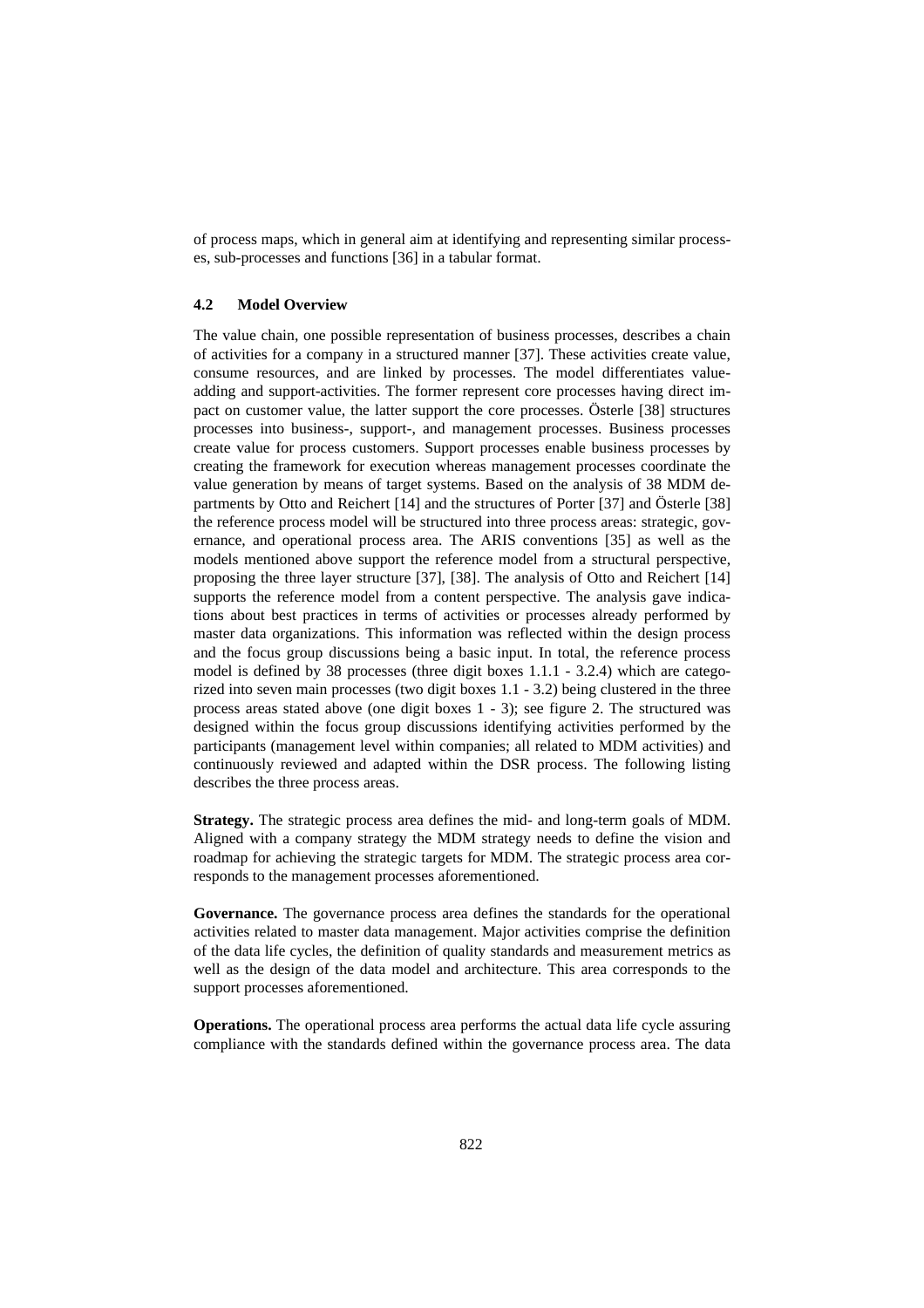life cycle can be seen as the core process of data management and therefore corresponds to the business process stated above.

**Main Process Level in Detail.** The three process areas are detailed by seven main processes. Each main process is detailed by processes. Exemplified, main process "Data Quality Assurance"(2.2), as part of the process area "Governance" (2) consists of 5 processes  $(2.2.1 - 2.2.5)$ . Starting with the identification of a business issue (e.g. wrong e-mails to customers and high efforts in rework for correction of the e-mailaddress), this might lead to preventive actions within the data creation process (e.g. additional verification activities within the sales and marketing department) as well as to the definition of measurement metrics (e.g. number of returned failure mails due to wrong e-mail-address). Furthermore, it needs to be defined what quality level the company wants to achieve (percentage of correctly delivered e-mails) and who needs to be informed about the quality level of the identified metric. The actual doing of quality measurement is part of the operational process area (3) within the process "Data Support" (process 3.2.4 "Monitor & report data quality").

| <b>Process Area</b>        | <b>Main Process</b>                            | <b>Process</b>                              |                                                    |                                             |                                                 |                                                 |                                             |  |
|----------------------------|------------------------------------------------|---------------------------------------------|----------------------------------------------------|---------------------------------------------|-------------------------------------------------|-------------------------------------------------|---------------------------------------------|--|
| 1<br><b>Strategy</b>       | 1.1<br><b>Strategic</b><br><b>Functions</b>    | 1.1.1<br>Develop<br>and adapt<br>vision     | 1.1.2 Align with<br>business<br>and IT<br>strategy | 1.1.3<br>Define<br>strategic<br>targets     | 1.1.4<br>Set up<br>responsibi-<br>lities        | 1.1.5<br>Define<br>roadmap                      | 1.1.6<br>Develop<br>communic.<br>and change |  |
| $\mathbf{2}$<br>Governance | 2.1<br>Standards &<br><b>Guidelines</b>        | 2.1.1<br>Adapt<br>nomencla-<br>ture         | 2.1.2<br>Adapt data<br>life cylce                  | 2.1.3<br>Adapt<br>standards &<br>quidelines | Adapt<br>2.1.4<br>authori-<br>zation<br>concept | 2.1.5<br>Adapt<br>support<br>processes          | 2.1.6<br>Adapt user<br>trainings            |  |
|                            | 2.2<br><b>Data Quality</b><br><b>Assurance</b> | 2.2.1<br>Identify<br>business<br>issues     | 2.2.2 Adapt<br>measure-<br>ment<br><i>metrics</i>  | 2.2.3<br>Adapt<br>reporting<br>structures   | 2.2.4<br>Define<br>quality<br>targets           | 2.2.5 Initiate<br>quality<br>improve-<br>ments. |                                             |  |
|                            | 2.3<br>Data Model                              | 2.3.1<br>Identify<br>data require-<br>ments | 2.3.2<br>Model data                                | 2.3.3<br>Analyze<br>implications            | 2.3.4<br>Test &<br>implement<br>changes         | 2.3.5<br>Roll out<br>data model<br>changes      |                                             |  |
|                            | 2.4<br>Data<br>Architecture                    | 2.4.1<br>Identify<br>require-<br>ments      | 2.4.2<br>Model data<br>architecture                | 2.4.3<br>Model<br>workflows /<br>Uls        | 2.4.4<br>Analyze<br>implications<br>on change   | 2.4.5<br>Test &<br>implement                    | 2.4.6<br>Roll out data<br>architecture      |  |
| 3<br><b>Operations</b>     | 3.1<br>Data Life<br>Cycle                      | 3.1.1<br>Manage<br>requests                 | 3.1.2<br>Create data                               | 3.1.3<br>Update data                        | 3.1.4<br><b>Release</b><br>data                 | 3.1.5<br>Use data                               | 3.1.6<br>Archive /<br>delete data           |  |
|                            | 3.2<br><b>Data Support</b>                     | 3.2.1<br>Provide<br>trainings               | 3.2.2<br>Provide user<br>support                   | 3.2.3<br>Provide<br>project<br>support      | 3.2.4<br>Monit or &<br>report data<br>quality   |                                                 |                                             |  |

**Fig. 2.** Reference Process Model for Master Data Management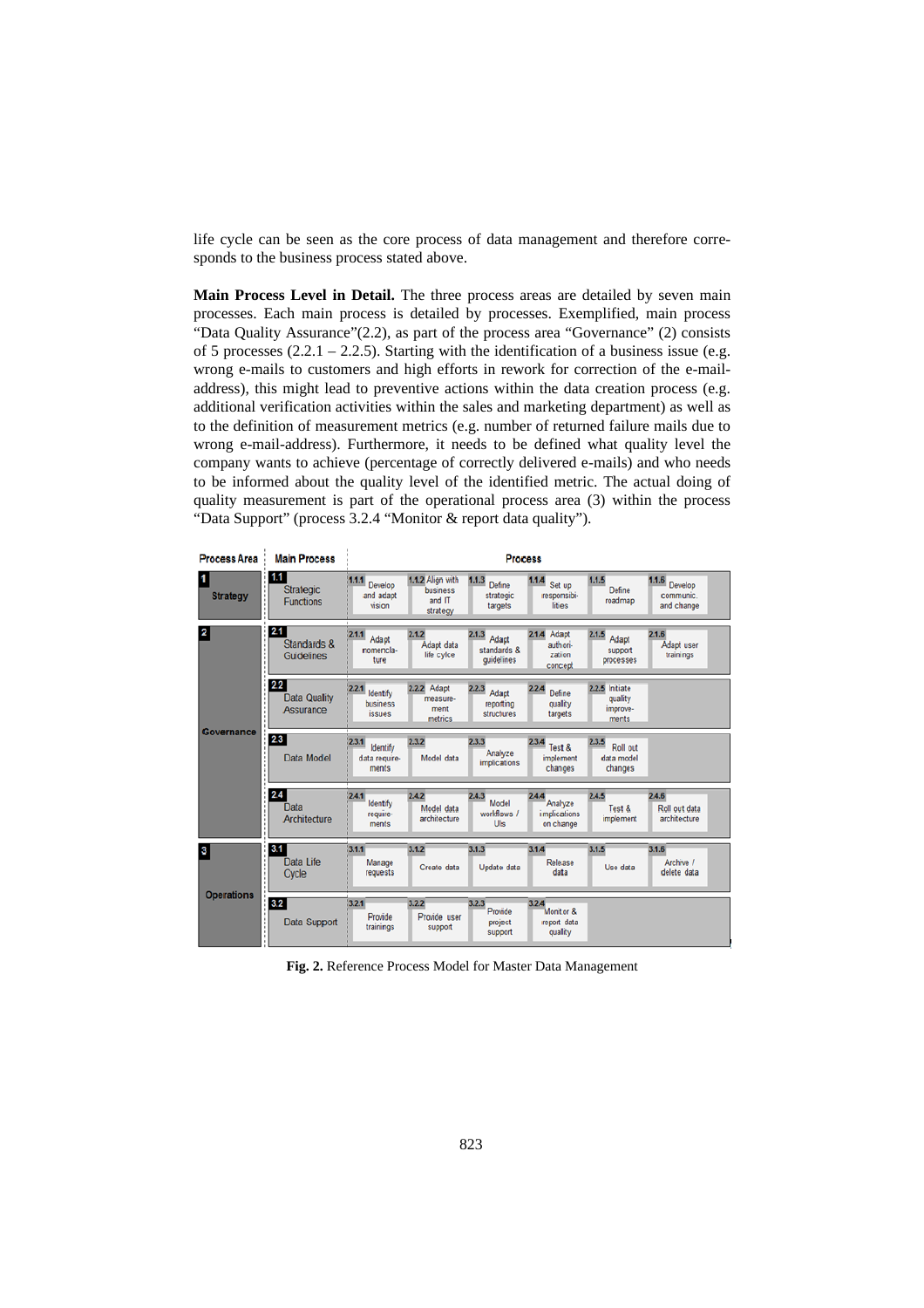#### **4.3 Reference Model Demonstration**

**Overview.** Three participative case studies [34] were used to demonstrate the reference model's applicability in a ''real life'' context. A participative approach allows for evaluation of the applicability of the model.

For demonstration of the reference process model all case studies followed the same approach applying four steps:

- 1. Preparation. The reference process model was not configured. For evaluation of the 38 processes, a guideline explaining and illustrating each process and a template for documentation was developed.
- 2. Assessment. In a workshop comprising experts related to master data management and business users, each of the 38 processes was assessed in terms of (1) is there a need for the specific process, and (2) are further processes required in order to satisfy specific master data needs. The assessment was conducted independent of existing processes.
- 3. As-is analysis. For each of the 38 processes the current status of realization was analyzed with regard to improvement potential or already established processes.
- 4. To-be concept. The analysis of activity 2 and 3 lead to the identification of processes that are demanded but are provided not at all or not in the quality desired. For each of these processes it has to be stated whether it can be implemented by means of new processes or adaptation of existing processes.

**Case A.** Case A is a joint venture between a private equity firm and a German industrial conglomerate founded in 2008. The company, with presence in more than 100 countries, provides communication products on an employee base of 11,000 and revenues of 3.2 bn  $\epsilon$ (~ 4.3 bn US\$).

Due to several business drivers, e.g. changing business models in the past years (from hardware business to full-service orientation) and cost pressure the company initiated a global MDM project with the focus on product, customer, and vendor master data. Objectives of the project are the design of global governance, the improvement of data quality as well as global master data life cycles. In this context the company applied the reference process model following the steps described above.

**Case B.** Case B is an engineering company founded in 1889. The company, with presence in more than 190 countries, provides medical equipment on an employee base of 11,000 and revenues of 2.2 bn  $\epsilon$ (~2.9 bn US\$) in 2011.

Due to an internal reorganization, the two major business segments (medical and safety equipment) are moving on one Enterprise-Resource-Planning-System (ERP) from a technical point of view. Organization wise, MDM for product data is managed within the Research & Development department within the medical division, whereas product master data for the safety division is managed by the Operations department. Strategic direction is given that both departments unify their activities and service portfolio. As part of these activities, both departments applied the reference process model for structuring their service portfolio.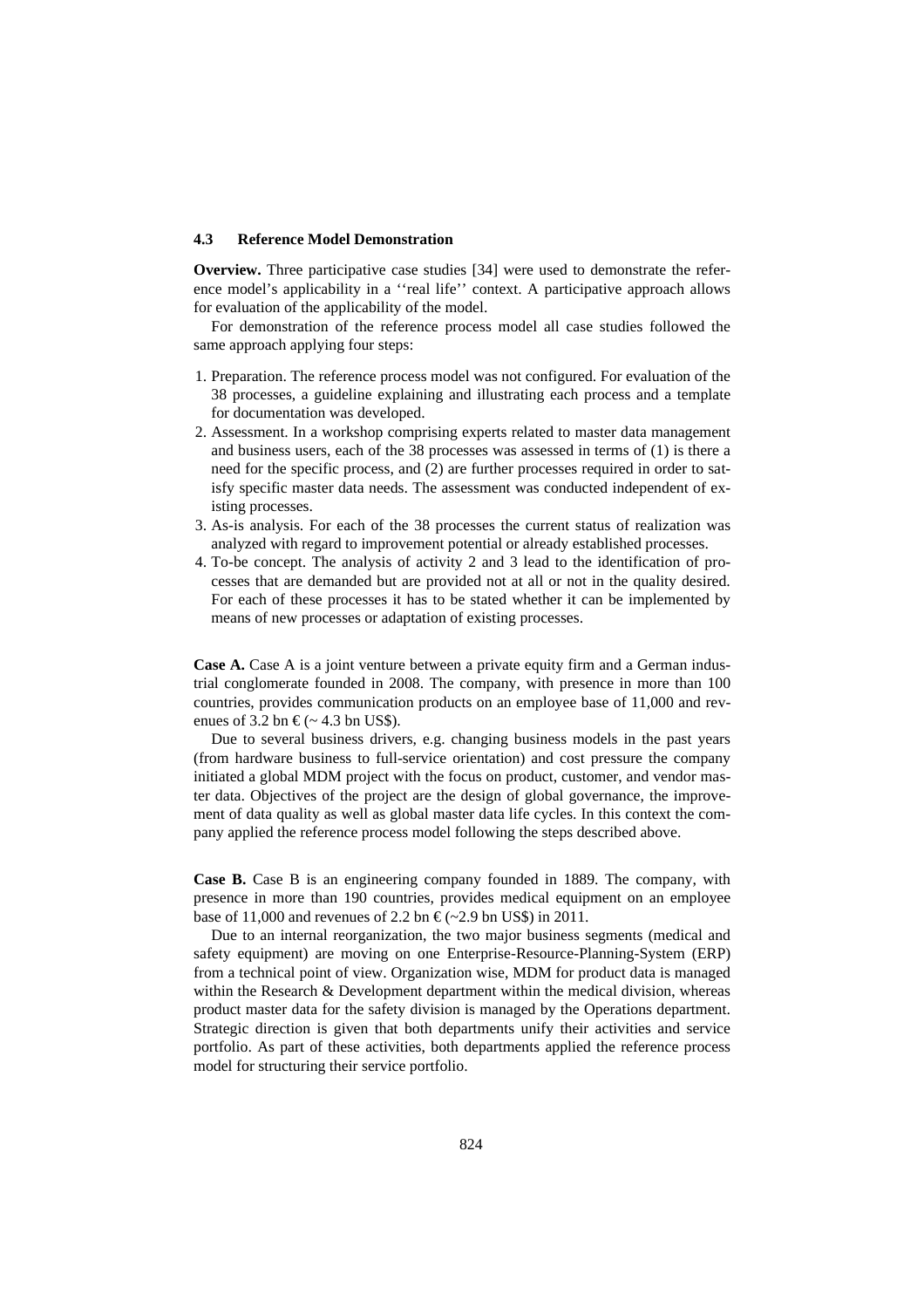**Case C.** Case C is a retail company founded in the 1930s. The company, with presence in 26 countries, operates more than 10.000 stores on an employee base of 170,000 and revenues of 42 bio €(~56.5 bio US\$) in 2010.

As part of an ERP-implementation replacing the existing solution with standard software, the direction was given to set up a strategic MDM initiative. Structuring this initiative on the base of the Corporate Data Quality-framework [14] - strategic, organizational, and system perspective - the company defined its MDM activities for product- and supplier master data based on the reference process model.

**Demonstration Results.** Table 1 shows the related design decisions of all cases.

The application of the reference process model in the three case studies indicates that the design of the three process areas (Strategy, Governance, Operations) is appropriate in order to structure MDM functions. Furthermore, all companies agreed that all 38 processes are relevant, excluding the process "Develop and adapt vision", which was removed in company C. The differentiation between MDM-activities and ITactivities remains complex. Whereas companies A and B removed the IT-related processes from the MDM process model and allocated them within the IT-processes, company C included these processes accepting double definitions in the company process model (e.g. implementation & testing activities within MDM- and IT-process models). A further adjustment done by all companies was the renaming of the processes within "Data Life Cycle" as all companies already have an established process model and nomenclature for these activities.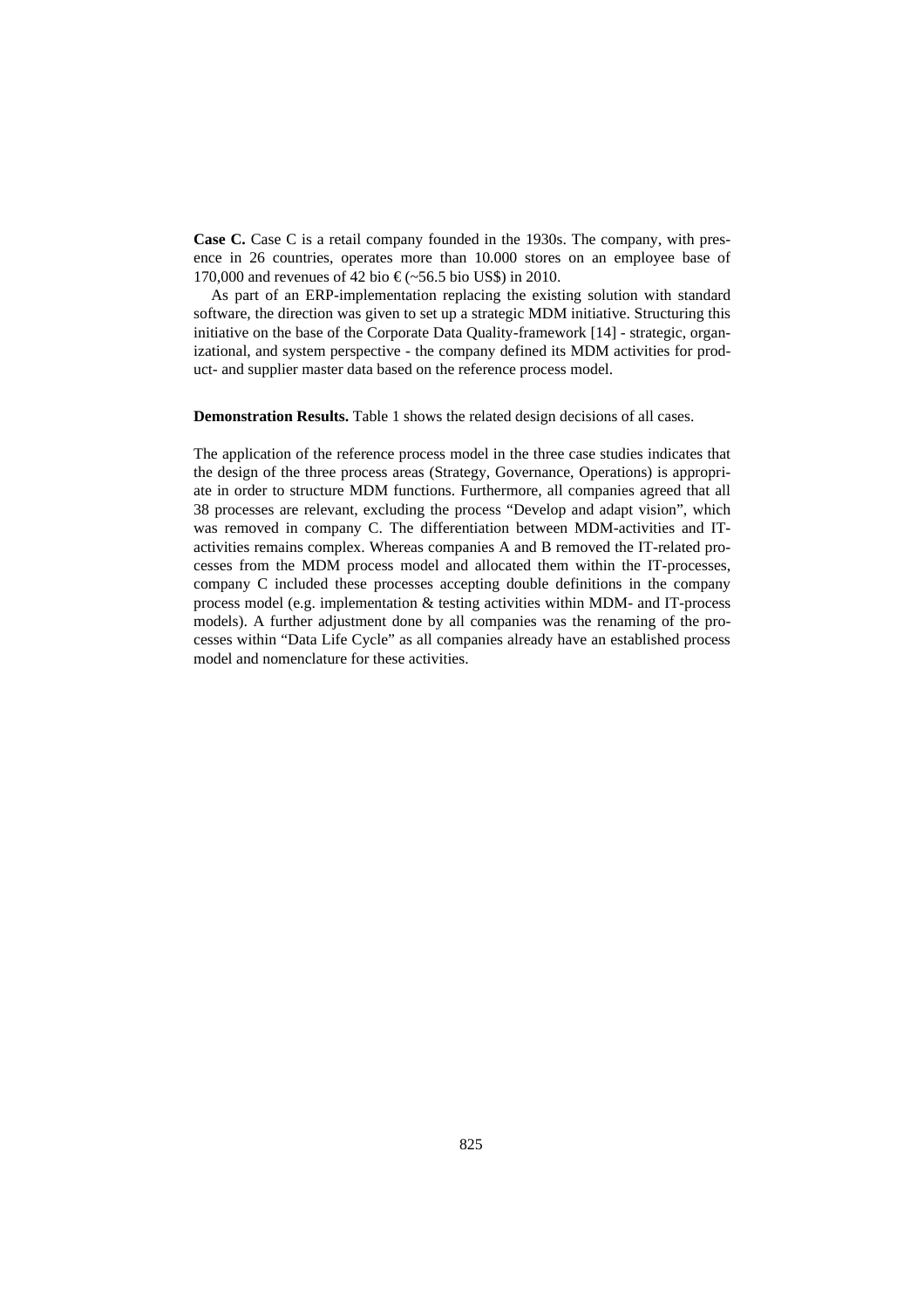## **Table 1.** Design Decisions for Reference Process Model for MDM

| <b>Design Decision</b>                                                                                                                                                                            | <b>Justification</b>                                                                                                                                                                                                                                                                                                                                                                   |   | $A \mid B$ | l C |
|---------------------------------------------------------------------------------------------------------------------------------------------------------------------------------------------------|----------------------------------------------------------------------------------------------------------------------------------------------------------------------------------------------------------------------------------------------------------------------------------------------------------------------------------------------------------------------------------------|---|------------|-----|
| Process "Define strategic<br>targets" removed $(1.1.3)$                                                                                                                                           | Activities integrated in process "Align with business/IT<br>$\bullet$<br>strategy"<br>$\bullet$<br>No explicit MDM strategic targets required as they should<br>be integrated in existing target systems                                                                                                                                                                               | X |            |     |
| Process "Model Work-<br>flows/UIs (User Interfaces)<br>moved from main process<br>"Architecture" to "Standards<br>& Guidelines" $(2.4.3)$                                                         | Focus for activity is set on conceptual design rather than<br>$\bullet$<br>technical implementation aspects<br>Technical implementation needs to be covered by IT-<br>$\bullet$<br>processes. Case A only covers the conceptual part of the<br>workflow design. The implementation process will be de-<br>scribed outside of this process                                              | X |            |     |
| Process "Monitor & report"<br>(in context of Quality Assur-<br>ance) moved from main<br>process "Support" to "Quali-<br>ty Assurance" $(3.2.4)$                                                   | Mix of governance and operational activities in main pro-<br>٠<br>cess "Governance"<br>However, focus is set on end-to-end process including both<br>aspects                                                                                                                                                                                                                           | X |            |     |
| Process "Test & Implement"<br>(in context Architecture)<br>removed $(2.4.5)$                                                                                                                      | $\bullet$<br>Testing activities defined within IT-processes and do not<br>need to be covered by data management processes<br>Removal will eliminate double definitions within company<br>$\bullet$                                                                                                                                                                                     | X |            | X   |
| Processes of main process<br>"Life Cycle" renamed (3.1)                                                                                                                                           | Naming of processes aligned with company specific naming<br>$\bullet$<br>conventions as processes were already defined                                                                                                                                                                                                                                                                 | X | X          | X   |
| Process "Mass data changes"<br>added to "Support" (new<br>3.2.5)                                                                                                                                  | New process added as activity is performed on continuous<br>base and should be covered by data management processes                                                                                                                                                                                                                                                                    | X | X          |     |
| Process "Develop and adapt<br>vision" removed $(1.1.1)$                                                                                                                                           | Company strategies not defined by visions but by strategic<br>targets                                                                                                                                                                                                                                                                                                                  |   |            | X   |
| Processes "Adapt data life<br>cycle", "Adapt standards and<br>guidelines", "User trainings",<br>and "Support Processes"<br>merged to "Standards for<br>operational processes" (2.1.2)<br>$-2.1.6$ | $\bullet$<br>Activities of all processes remain existing<br>Goal is simplification of process model<br>$\bullet$<br>$\bullet$<br>Description of all activities, which have been merged to the<br>new process, will be created on the work description level,<br>which will underlay the process model for execution of pro-<br>cesses (including process flows, responsibilities, etc) |   |            | X   |
| Processes "Test and imple-<br>ment (data model)" and "Roll<br>out data model changes"<br>removed (2.3.4 - 2.3.5)                                                                                  | Activities defined within IT service portfolio outside of this<br>$\bullet$<br>process model<br>As activities are already defined, they do not need to be<br>$\bullet$<br>covered within this structure                                                                                                                                                                                |   |            | X   |
| Main process "Data Architec-<br>ture" removed (2.4)                                                                                                                                               | $\bullet$<br>Activities defined within IT service portfolio<br>Clear separation between business requirements and model-<br>$\bullet$<br>ing of data and IT realization (integration architecture etc.)                                                                                                                                                                                |   |            | X   |
| Process "Data analysis" in<br>main process "Support"<br>added (new $3.2.6$ )                                                                                                                      | Requests for one-time analysis of master data as service<br>$\bullet$<br>offering defined which are not covered by standard reports                                                                                                                                                                                                                                                    |   | X          |     |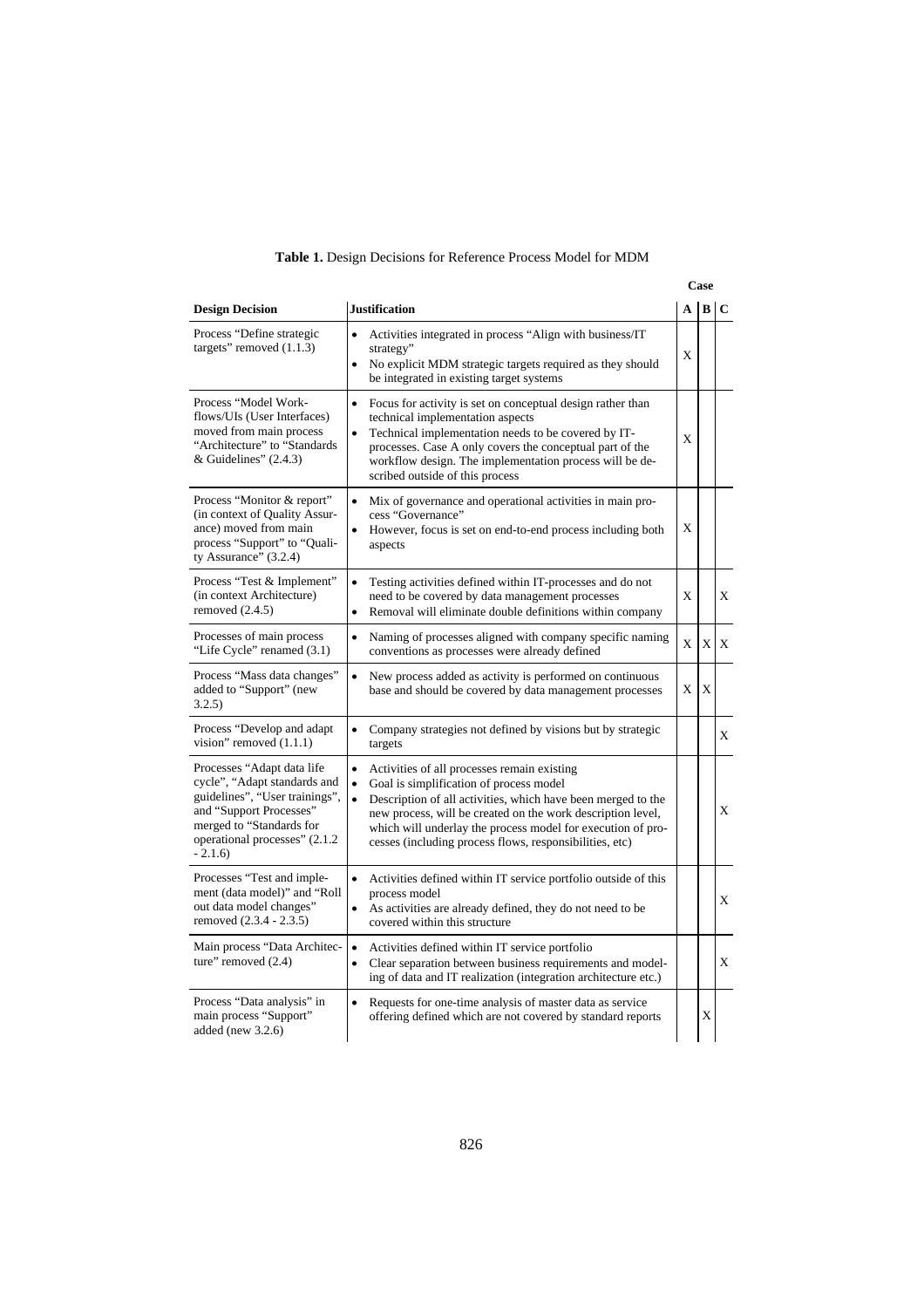## **5 Evaluation**

With a particular focus on the evaluation of reference models, Frank [18] has proposed a framework comprising four perspectives of evaluation. This framework is used for evaluation of the reference process model presented in this paper.

**Economic Perspective.** Due to the simple structure of the reference model (three levels) and clearly defined objectives, the costs for training, adaptation and application (see Deployment Perspective and Engineering Perspective) are low (one day for preparation and one day for application in the case presented). Tools supporting the processes of creating the process model can be created at low effort (Microsoft Excel based templates for documentation). Using the model does not lead to direct cost savings. However, the as-is analysis might identify processes not implemented yet or potentials for consolidation. Both the focus group interviews and the final validation by application within the case studies have shown that the reference process model is capable of simplifying exchange of knowledge. Furthermore, all companies stated that the transparent design of strategic, governance, and operational processes facilitated the management of master data related activities. The companies were able to use the model as a starting point in order to optimize the data life cycles and identify governance responsibilities required.

**Deployment Perspective.** The focus group interviews and the application of the reference process model within the three companies have shown that the model is easy to understand and well applicable. Any rejection of the model due to the fact that it was developed externally (the not-invented-here-syndrome) could not be observed.

**Engineering Perspective.** The model's simple structure ensures its easy adaptability [18]. The focus group interviews indicated that a differentiation between mandatory and optional processes may be made. "Communication strategy" as important activity should be added, which has already been done within the development of the process model.

**Epistemological Perspective.** The validation by application of the reference model at the three companies has shown that the model is capable of abstracting and representing reality. Critical distance is ensured by explication of use cases. Moreover, explication of the model design process ensures that scientific principles are followed (such as verifiability and reproducibility of the artifact).

## **6 Conclusion, Contribution, and Outlook**

The paper describes a reference process model for MDM. The design process spanned the six steps as proposed by DSRM and includes several design and evaluation cycles. The reference process model is beneficial with regard to both the advancement of the scientific state of the art and the state of the art in practice.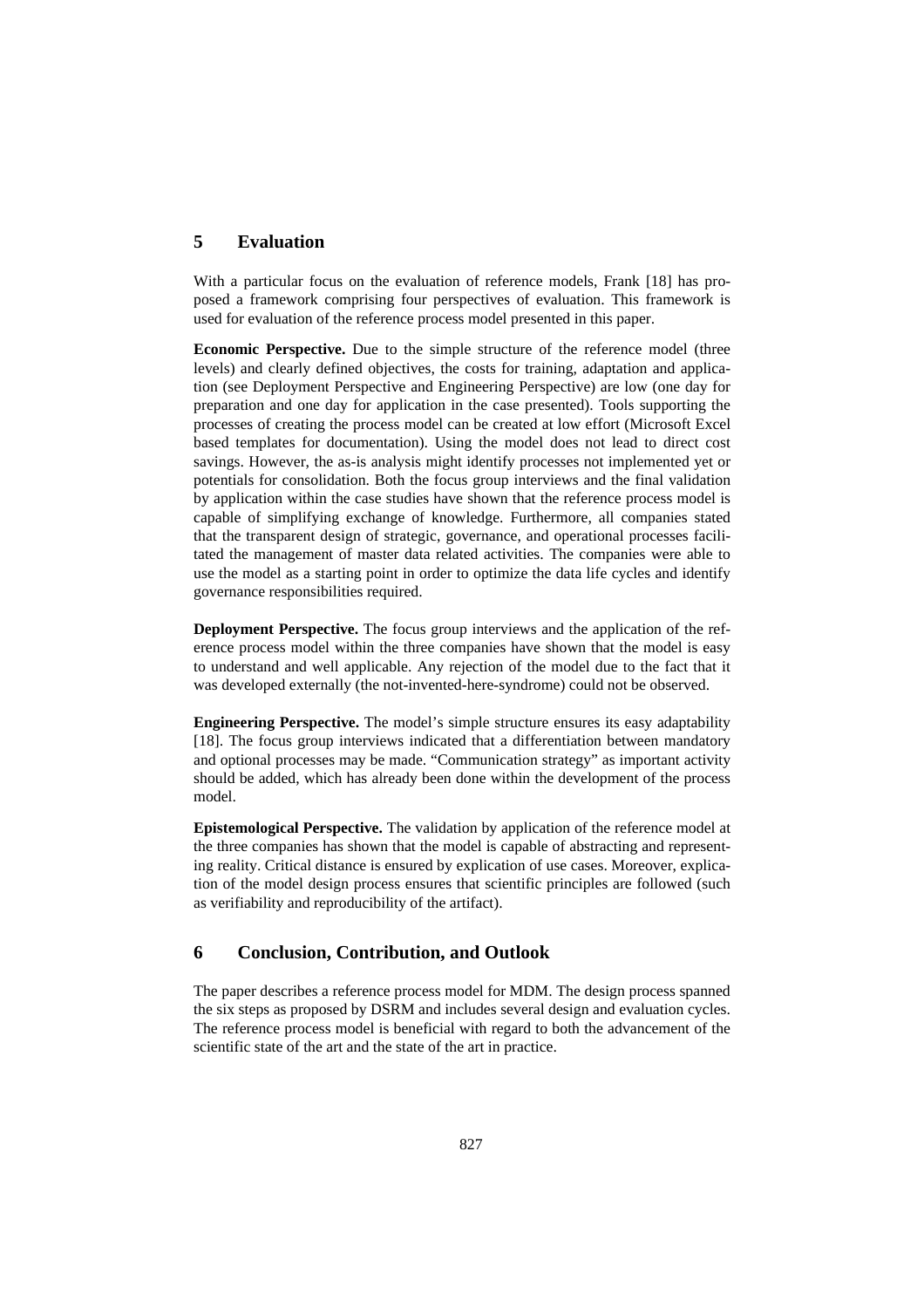The reference process model supports companies trying to overcome the challenges listed in the previous sections. It helps to create a common terminology both for internal and external communication. Furthermore, it offers an instrument for evaluating existing and identifying required MDM processes. The model can identify processes not defined yet and it can be used as a starting point for the allocation of resources and responsibilities. This leads back to the definition of BPM governance [31] identifying direction, coordination, and control. The model could lay the foundation and define the scope of what needs to be coordinated and controlled.

The reference process model can make use of existing approaches by applying existing methods as part of the detailed process descriptions [11], [12]. The reference model can be seen as overarching approach for bringing MDM into organizations using a process view and linking the processes to responsibilities (data governance).

The description of the design process and of concrete design decisions allows scientific validation of the artifact presented as well as its extension by aspects previously not sufficiently considered or differentiated. Explication of the research process allows verification, correction, and differentiation of this representation. Furthermore, the reference process model represents an abstraction of processes in the field of MDM. Hence, it forms a ''theory for designing'' [39] and contributes to the integration of governance and management of processes in the context of MDM.

The reference process model has its limitations due to its focus on the business layer of the process view of MDM [40] and due to the fact that other ARIS views and levels were not modeled. Hence, the application of the reference process model is restricted to use cases similar to the two described. Besides scientific validation of the reference process model, further research on the topic should aim at extending the model and adding to it more views and levels. The authors of this paper think that especially the organizational view offers potential for designing relevant artifacts. Based on case studies, generic characteristics of MDM organizations (roles and responsibilities, for example) could then be identified to constitute the basis for conceptualizing rights and roles as the reference process model's organizational view. Besides, interdependencies between individual processes of the reference process model could be identified.

#### **Acknowledgements**

The research presented in this paper is a result of the Competence Center Corporate Data Quality (CC CDQ) at the Institute of Information Management at the University of St. Gallen (IWI-HSG). The CC CDQ is a consortium research project and part of the research program Business Engineering (BE HSG).

## **References**

1. Dreibelbis, A., Hechler, E., Milman, I., Oberhofer, M., van Run, P., Wolfson, D.: Enterprise Master Data Management: An SOA Approach to Managing Core Information. Pearson Education (2008)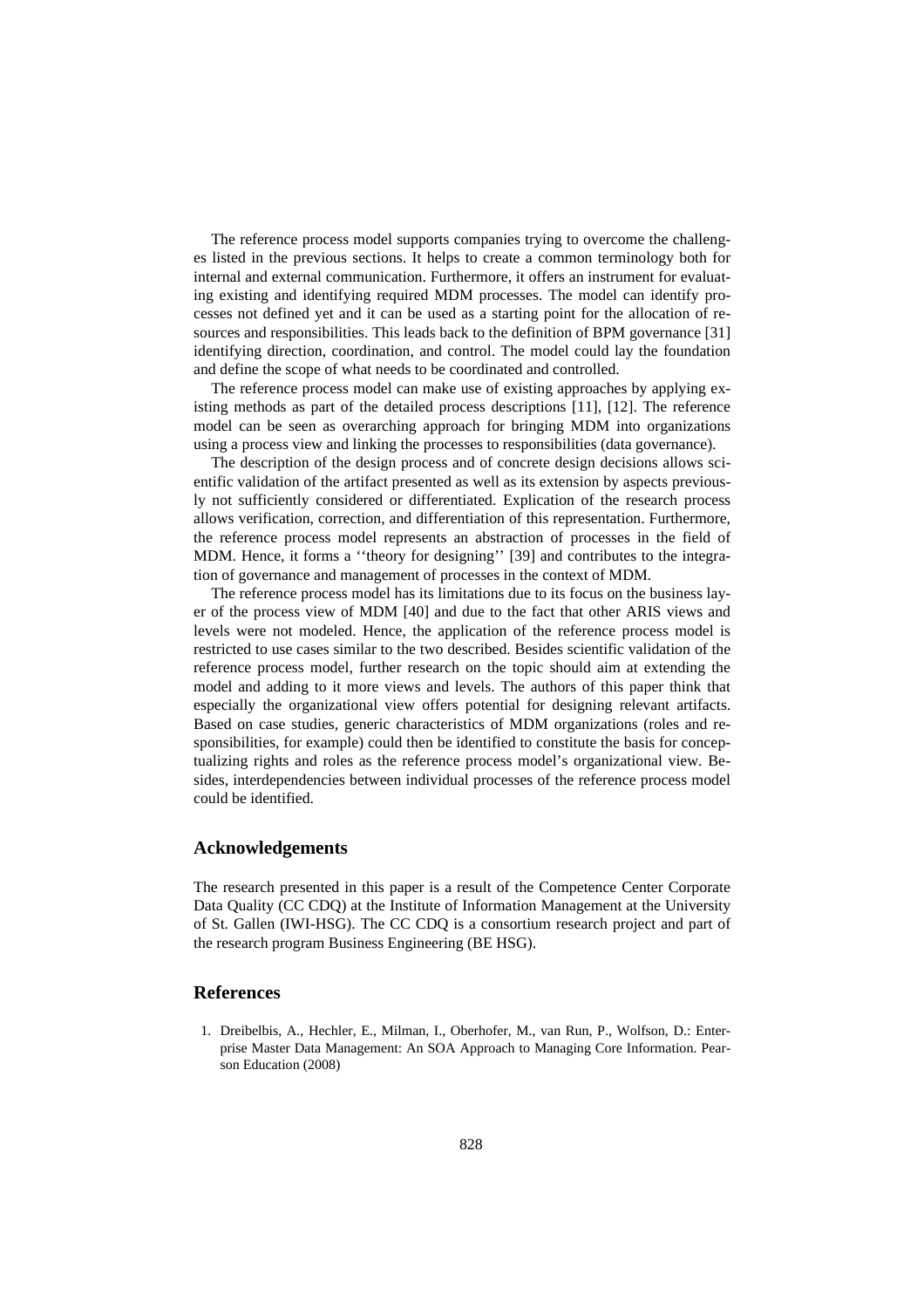- 2. Loshin, D.: Master Data Management, Morgan Kaufmann, Burlington (2008)
- 3. Smith, H.A., McKeen, J.D.: Developments in Practice XXX: Master Data Management: Salvation Or Snake Oil? In: Communications of the Association for Information Systems, Vol. 23, 4, pp. 63-72 (2008)
- 4. McCann, D.: If you build it…. In: CFO, Vol. 26, 3, pp. 29-31 (2010)
- 5. Yen, B.K.: Pulling it all together. In: Financial Executive, Vol. 20, 6, pp. 60-62 (2004)
- 6. Zornes, A.: Enterprise Master Data Management: Market Review & Forecast for 2008-12. The MDM Institute, Burlingame (2008)
- 7. Leser, U., Naumann, F.: Informationsintegration: Architekturen und Methoden zur Integration verteilter und heterogener Datenquellen (Information Integration: Architectures and Methods for Integrating Distributed and Heterogeneous Data Sources). dpunkt, Heidelberg (2007)
- 8. Pula, E.N., Stone, M., Foss, B: Customer data management in practice: an insurance case study. In: Journal of Database Marketing, Vol. 10, 4, pp. 327-341 (2003)
- 9. DAMA: The DAMA Guide to the Data Management of Knowledge. First Edition, Technics Publications. Bradley Beach, New Jersey (2009)
- 10. Radcliffe, J., White, A.: Key Issues for Master Data Management. Gartner, Stamford (2009)
- 11. Batini, C., Scannapieco, M.: Data quality. Concepts, methodologies and techniques. Springer, Berlin (2006)
- 12. Otto, B., Hüner, K., Österle, H.: Toward a functional reference model for master data quality management. In: Information Systems and e-Business Management (2011)
- 13. Weber, K.: Data Governance-Referenzmodell Organisatorische Gestaltung des unternehmensweiten Datenqualitätsmanagements (Data Governance Reference Modell – Organizational Design of Corporate Data Quality Management). Difo-Druck, Bamberg (2009)
- 14. Otto, B., Reichert, A.: Organizing Master Data Management: Findings from an Expert Survey. In: Bryant, B., Haddad, H., Wainwright, R. (eds.): Proceedings of the 2010 ACM Symposium on Applied Computing, pp. 106-110, Sierre (2010)
- 15. Hevner, A.R., March S.T., Park, J., Ram, S.: Design science in information system research. In: MIS Quarterly, Vol. 28, 1, pp. 75-105 (2004)
- 16. Peffers, K., Tuunanen, T., Rothenberger, M.A., Chatterjee, S.: A Design Science Research Methodology for Information Systems Research, In: Journal of Management Information Systems, Vol. 24, 3, pp. 45-77 (2008)
- 17. Becker, J., Holten, R., Knackstedt, R., Niehaves, B.: Epistemologische Positionierungen in der Wirtschaftsinformatik am Beispiel einer konsensorientierten Informationsmodellierung (Epistemological positionings in IS using the example of a consensus-oriented information modeling). In Frank, U. (ed.) Wissenschaftstheorie in Ökonomie und Wirtschaftsinformatik (The Theory of Science in Economics and IS). pp. 335-366. DUV, Wiesbaden (2004)
- 18. Fettke, P., Loos, P.: Perspectives on reference modeling. In Fettke, P., Loos, P. (eds.): Reference modeling for business systems analysis. Idea Group, Hershey, pp. 1-21 (2007)
- 19. Rosemann, M., Schütte, R.: Multiperspektivische Referenzmodellierung (Multiperspective Reference Modeling). In Becker, J., Rosemann, M., Schütte, R. (eds.): Referenzmodellierung - State-of-the-Art und Entwicklungsperspektiven (Reference Modeling - State of the Art and Development Perspectives), pp. 22-44. Physica, Heidelberg (1999)
- 20. Schütte, R.: Grundsätze ordnungsmässiger Referenzmodellierung: Konstruktion konfigurations- und anpassungs-orientierter Modelle (Guidelines of reference modeling: Design of Configuration- and Adaptation-oriented Models). Gabler, Wiesbaden (1998)